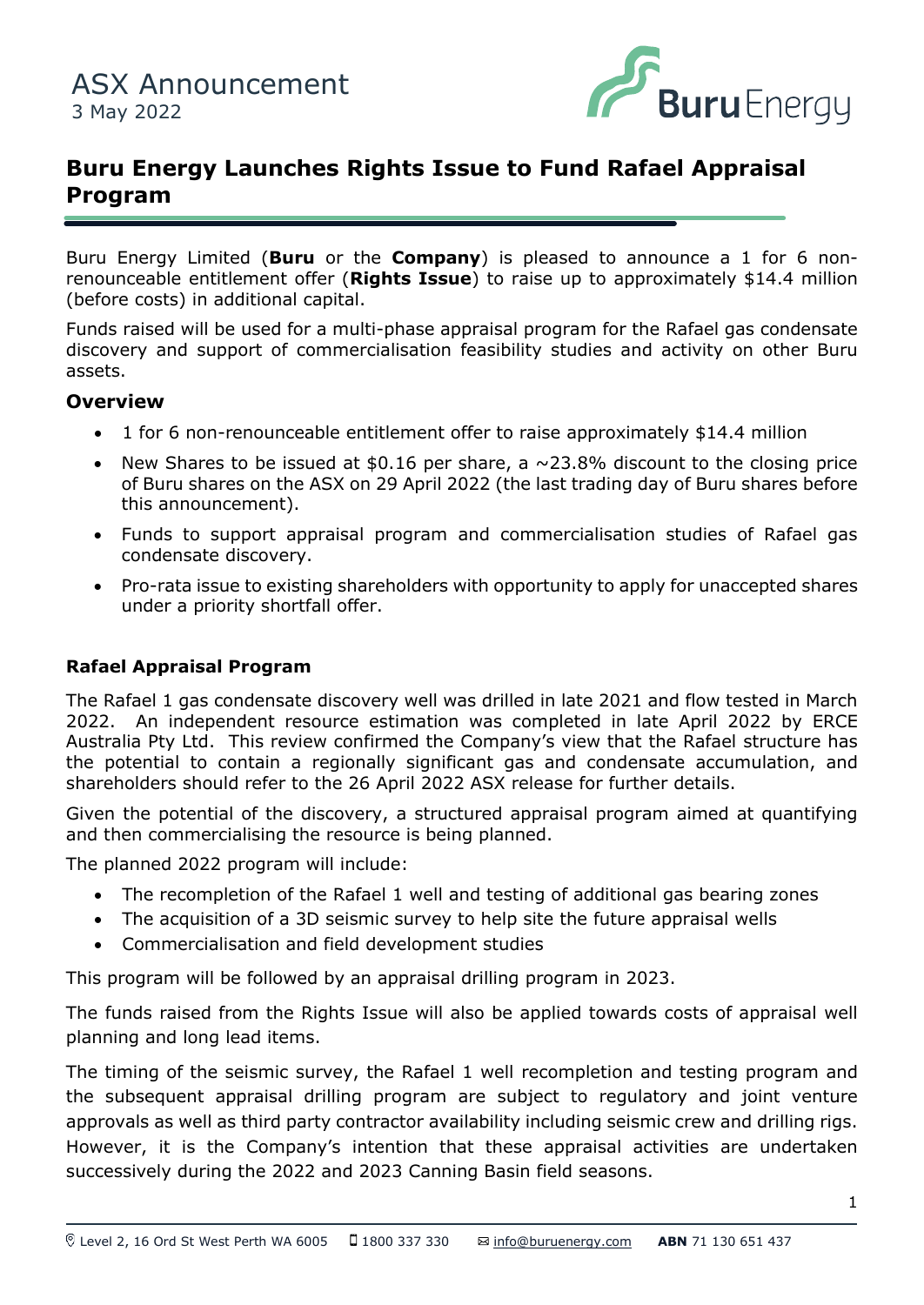## **Other activity**

The Rights Issue will also help fund other Canning and Carnarvon Basin exploration activities including prospect generation for future drilling programs.

The additional funding will also assist in progressing the Buru Group's multi-faceted energy transition initiatives that include a drilling campaign for battery minerals planned in Q3/2022, 2H Resources potential natural hydrogen field exploration activities and Geovault's CCS activity.

#### **Buru Executive Chairman, Eric Streitberg, said:**

*"The Rafael gas condensate discovery has the potential to be transformational for the Company and we want to appraise and commercialise this exciting discovery in the shortest possible time frame. To ensure we are able to commit to and execute this proposed accelerated appraisal program on our core assets we need to strengthen our existing cash reserves.* 

*Having reviewed various funding options available to the Company, the Board considers an attractively priced rights issue is the fairest way to allow all shareholders to participate in this exciting forward program.*

*In addition to the Rafael program we also have drilling activity this year on our Battmin leases for significant lead/zinc targets, and an offer of a substantial grant from the Federal Government to add impetus to our Geovault CCS program. We are also planning initial field trials for our natural hydrogen exploration program.* 

*Shareholders are encouraged to review the Company's recently released corporate presentation and ASX release of 26 April that contains further details of our forward strategy for the appraisal and the commercialisation options for Rafael as well as our other activities.*

*We have an exciting period ahead and this rights issue will support our ability to carry out our programs in timeframes that add the most value for shareholders."*

## **Rights Issue Details**

Buru shareholders are being offered the opportunity to acquire fully paid ordinary shares in the capital of the Company (**New Shares**) via a non-renounceable entitlement issue. The Rights Issue is on the basis of one (1) New Share for every six (6) shares held by eligible shareholders registered at 5.00pm (Perth time) on 9 May 2022 (**Record Date**), at an issue price of \$0.16 per New Share (**Offer Price**) to raise up to approximately \$14.4 million before costs (**Offer**).

The Offer Price represents a  $\sim$ 23.8% discount to the \$0.21 closing price of Buru shares on the ASX on 29 April 2022 (the last trading day of Buru shares before this announcement) and a  $\sim$ 23.8% discount to the Company's 10-day VWAP of  $\sim$ \$0.21 (as determined on the 10 trading days prior to the date of this announcement).

Eligible Buru shareholders will comprise those shareholders with a registered address in Australia, New Zealand, Hong Kong, Singapore or the United Kingdom.

Eligible Buru shareholders will also be given first opportunity to apply for additional shortfall shares beyond their 1 for 6 entitlements. In the event that demand for the additional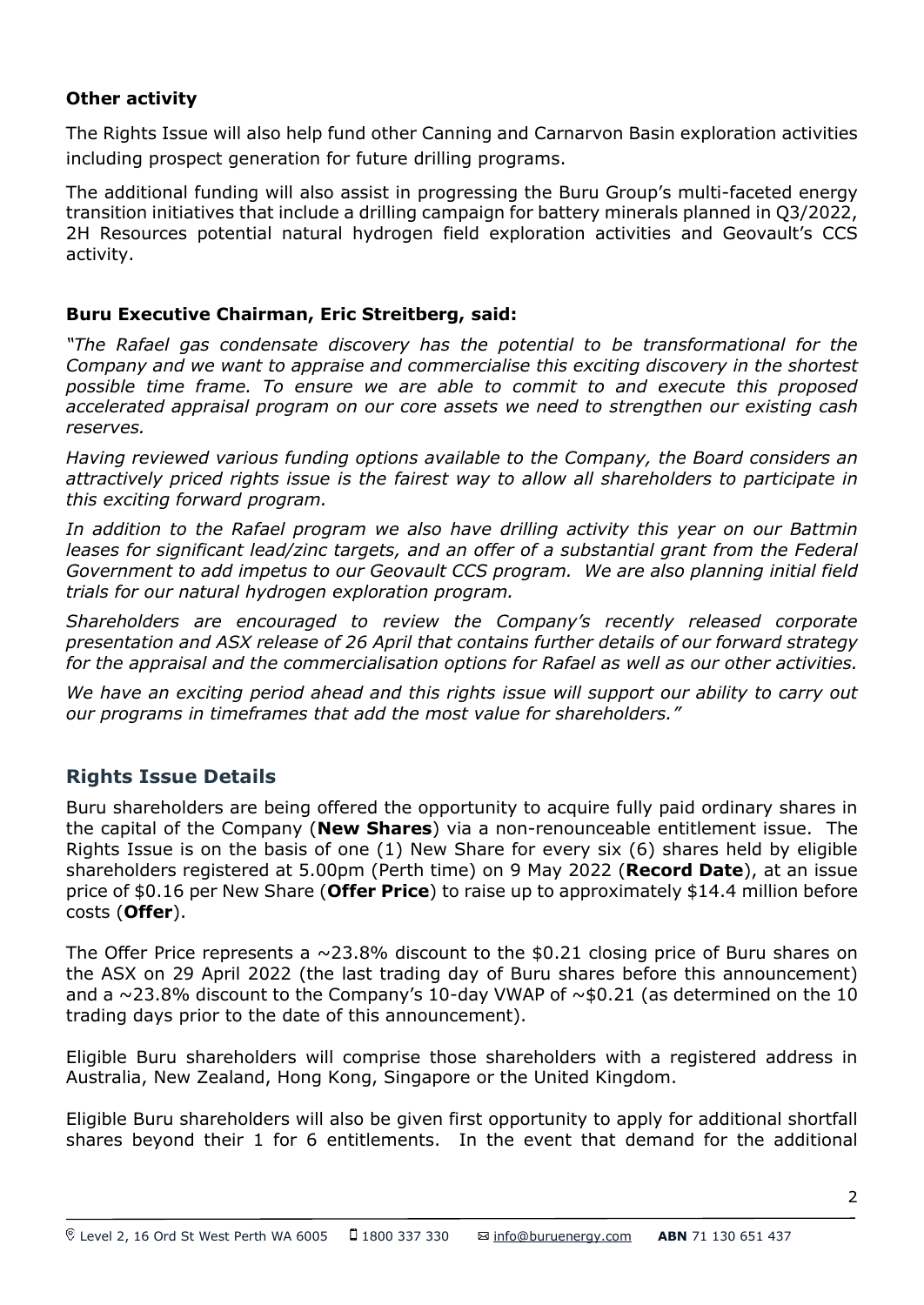shortfall shares exceeds the number of shortfall shares that are available (if any), then there will be a scale back on a pro rata basis in accordance with their entitlement.

The directors of the Company have reserved the right, subject to the requirements of the ASX Listing Rules and the Corporations Act 2001 (Cth), to place any shortfall shares in accordance with the allocation policy set out in section 2.6 of the prospectus within 3 months of close of the Offer. The Offer is not underwritten.

Further details of the Offer, including how to apply for entitlement and shortfall shares, are set out in a prospectus being lodged today with the ASIC and ASX (**Prospectus**) and which will be made available to all eligible shareholders in accordance with the indicative timetable set out below.

Assuming all entitlements are accepted, or if all shortfall shares are placed, following completion of both the Offer and the shortfall share placement, the Company will have issued approximately 89.7 million New Shares, resulting in a total of approximately 628 million fully paid ordinary shares on issue.

## **Indicative Timetable**

The proposed timetable for the Offer is set out below. The dates are indicative only and the Company reserves the right to vary the dates including the right to extend the closing date.

| Lodgement of Prospectus with ASIC                                                                                               | 3 May 2022  |
|---------------------------------------------------------------------------------------------------------------------------------|-------------|
| Lodgement of Prospectus & Appendix 3B with ASX                                                                                  |             |
| Existing Shares quoted on an "ex" basis                                                                                         | 6 May 2022  |
| Record Date for determining Entitlements                                                                                        | 9 May 2022  |
| Prospectus despatched to Eligible Shareholders and Offer opening<br>date                                                        | 12 May 2022 |
| Last day to give notice to extend the Closing Date                                                                              | 26 May 2022 |
| <b>Closing Date</b>                                                                                                             | 31 May 2022 |
| New Shares quoted on a deferred settlement basis                                                                                | 1 June 2022 |
| Company to notify ASX of under subscriptions (if any)                                                                           | 3 June 2022 |
| Issue date and lodgement of Appendix 2A with ASX applying for<br>quotation of the New Shares. Deferred settlement trading ends. | 7 June 2022 |
| Quotation of New Shares commences                                                                                               | 8 June 2022 |

This announcement is intended to lift the trading halt currently in place.

## **Authorisation**

This ASX announcement has been authorised for release by the Board of Buru Energy.